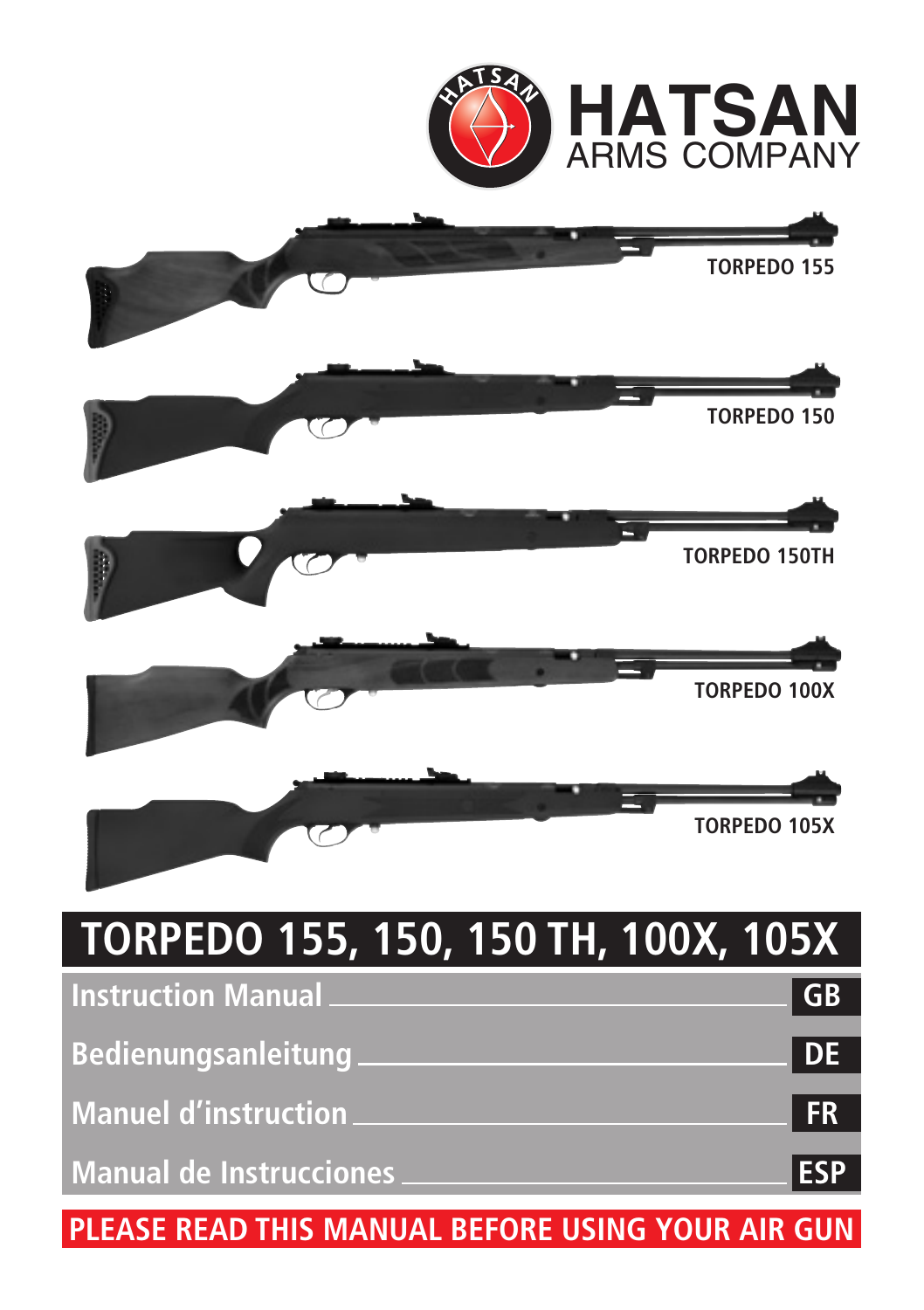Thank you for choosing Hatsan Torpedo series fixed barrel/under-lever air rifle.

Your air rifle includes many features, which gives greater handling, greater accuracy and enjoyment.

- Raised scope mount rail suitable for both 11 & 22 mm scope mounts
- Blued cylinder
- Precision rifled steel barrel
- Micro adjustable rear-sight for both windage & elevation
- Open front-sight
- Truglo fiber optic sights
- Manual safety, automatic safety and anti bear-trap cocking mechanism
- Ergonomically shaped pistol grip for comfortable hand & wrist position
- Ergonomic design wooden or synthetic stock with raised montecarlo checkpiece

7 8

4 5

• 2-stage adjustable trigger

2

3

# Section I. Basic Parts of Your Rifle

6

- 1. Butt plate
- 2. Stock

1

- 3. Pistol grip
- 4. Trigger.
- 5. Trigger guard
- 6. Safety button

7. Raised scope mount rail

16

10

9

- 8. Cylinder Bore
- 9. Forearm
- 10. Rear Sight
- 11. Barrel
- 12. Front-sight

13. Muzzle

 $\mathbf{r}$  14

- 14. Cocking Arm
- 15. Cocking Arm Release Button

 $12$ 

15 13

GB

- 16. Cocking Arm Safety Button
- 17. Bolt action loading port

### Section II. Manual Safety



Safety button can be set to 'ON' and 'OFF' position manually.

- To set the safety to 'ON', push safety button upwards. In this position, the trigger cannot be pulled and the rifle cannot be shot. (Fig.1)
- To remove the safety to 'OFF', pull safety button downwards. In this position, the rifle is ready to shoot. (Fig. 1)

**CAUTION: Until you are actually ready to shoot, keep the safety button in the "ON" position. (Fig. 1)**

### Section III. Automatic Safety & Anti Bear-Trap Mechanism & Cocking Arm Safety

This air rifle is equipped with automatic safety and anti bear-trap mechanism. Automatic safety sets the safety to "ON" automatically during cocking of the air rifle. Anti bear-trap mechanism prevents the safety button being put to "OFF" position when the cocking arm is broken. Automatic safety & anti bear-trap mechanism together prevents accidental pull of the trigger when the air rifle is cocked, so preventing undesirable discharges which may cause damage. Cocking Arm Safety is an additional safety feature which prevents the cocking arm to be closed unless the cocking arm safety button is pushed.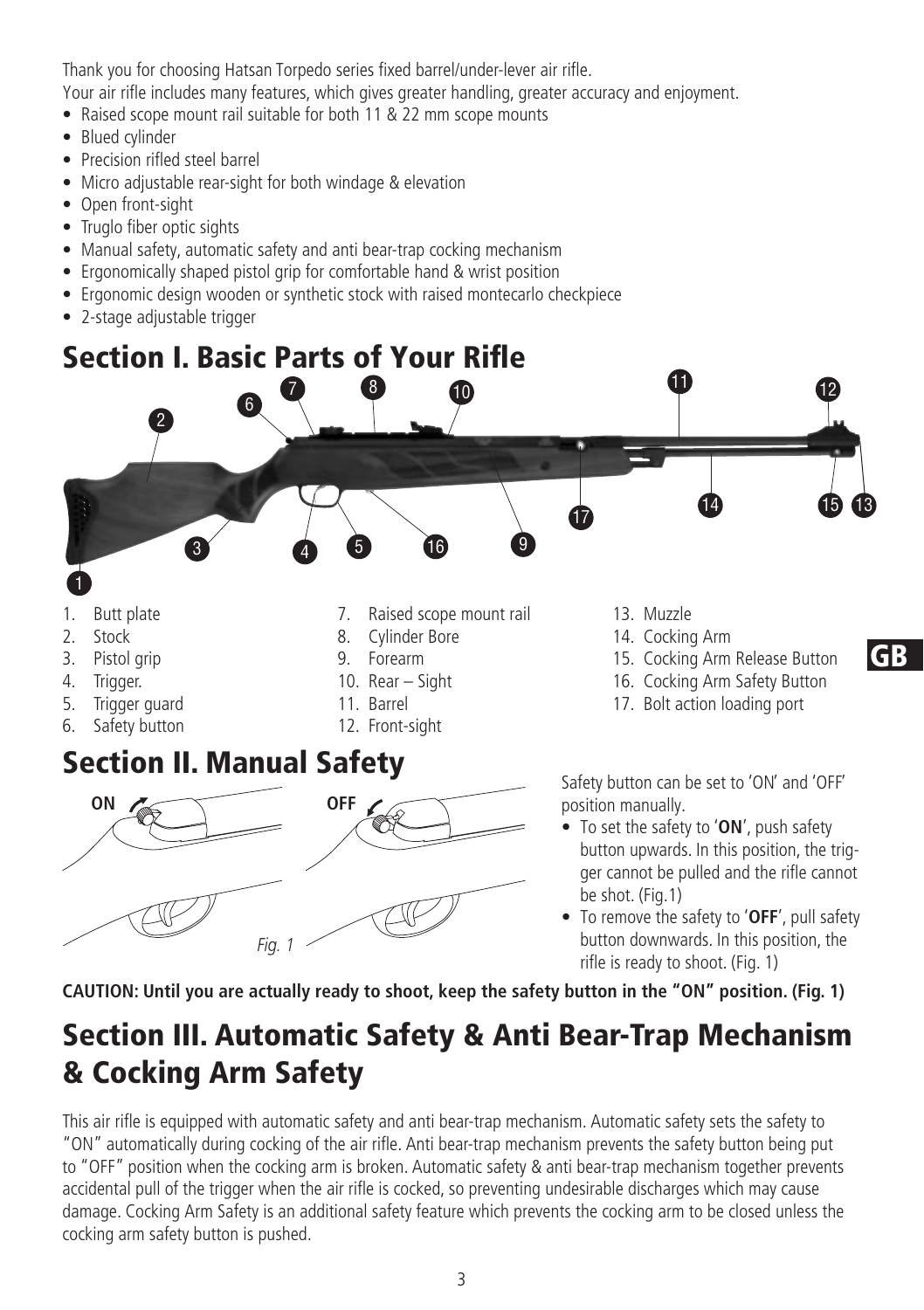# **Section IV. Quattro Trigger**

If your air rifle is equipped with Quattro trigger, (Fig. 2), you can adjust "trigger travel" & "trigger pull" as follows:

**BOLT#1** is for trigger pull force adjustment.

For less trigger pull force prior to discharge, rotate BOLT #1 clockwise; and vice versa.

**BOLT#2** is for trigger travel adjustment.

For less trigger travel prior to discharge, rotate BOLT #2 clockwise; and vice versa.

**BOLT#3** is for adjusting the trigger force to pull the trigger till the end of 1st stage. When this is turned clockwise, this force increases; and vice versa

# Section V. Micro Adjustable Rear-Sight

The rear-sight is a sensitive device and can be adjusted both for elevation and windage by steps of 0.1 mm, meaning 1 mm deviation when shooting to a target 10 m away.

#### **Windage adjustment**

- If the shot is deflected to the left of the target, turn the KNOB1 clockwise. (Fig. 3)
- If the shot is deflected to the right of the target. turn the KNOB1 counter-clockwise. (Fig. 3)

#### **Elevation adjustment**

- If the shot is too high, turn KNOB2 clockwise. (Fig. 3)
- If the shot is too low, turn KNOB2 screw counterclockwise. (Fig. 3)



*Fig. 3*

# Section VI. Operation Instructions

#### **Cocking the rifle:**

Hold the pistol grip with one hand. Push upwards the cocking lever release button and break the cocking arm all the way down with the other hand (Fig.4 & Fig.5, Fig.6 & Fig7). Here you will notice that the safety button set to 'ON' position automatically even if you left it in 'OFF' position, which is as a result of automatic safety

#### **CAUTION: Do not leave the rifle cocked for a long time. Otherwise the spring may be subject to fatigue, which decreases the performance of the rifle.**

#### **Loading & shooting the rifle:**

- Press the cocking lever safety button and bring under lever cocking arm to its fully closed position. (Fig. 8 )
- Be sure that the cocking arm is closed completely and you hear a click upon closing the cocking arm.
- Rotate bolt handle clockwise and then push it forward. (Fig. 9)
- Load the barrel with only one pellet from as shown in (Fig.10).





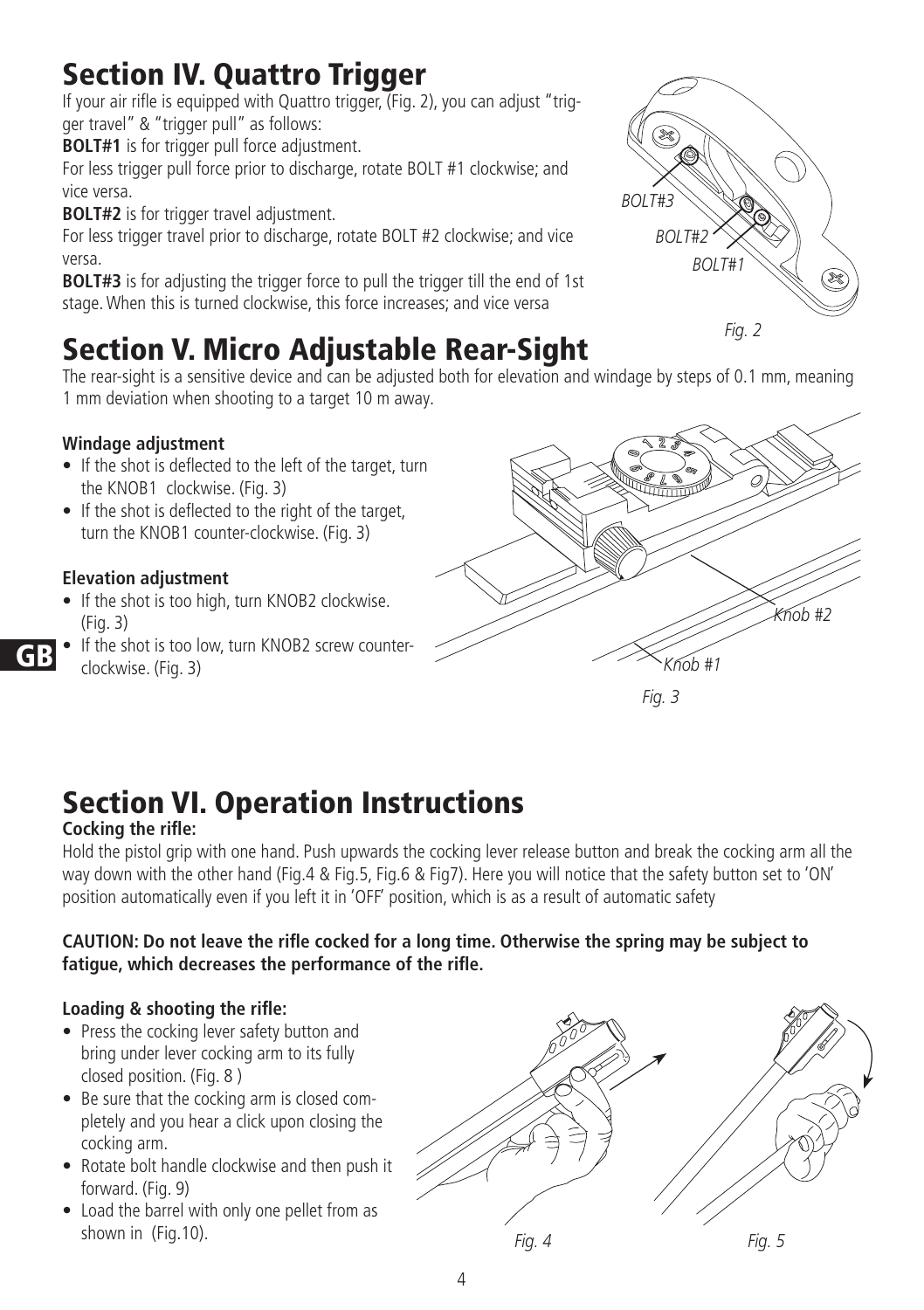

- Pull the bolt handle backwards and then rotate it counter clockwise until it sits in its locked position. (Fig. 11)
- Sight in\*, disengage safety and get ready for shooting. (Fig. 12)
- Depress the trigger and the rifle will discharge.

(\*) The rifle is correctly aimed when the front sight blade is positioned exactly in the notch of the rear sight. The sight picture should look like (Fig. 13)



### Section VII. Ammunition

#### **Proper use of ammunition**

There is, available, a variety of pellet types of varying weights that can be loaded in your air rifle;







The choice of pellet type and weight is very dependent on the intended purpose of the shoot. So, it is recommended to use:

- Flat head pellets for close range shooting and for extreme accuracy
- Dome head pellets for greater impact on the target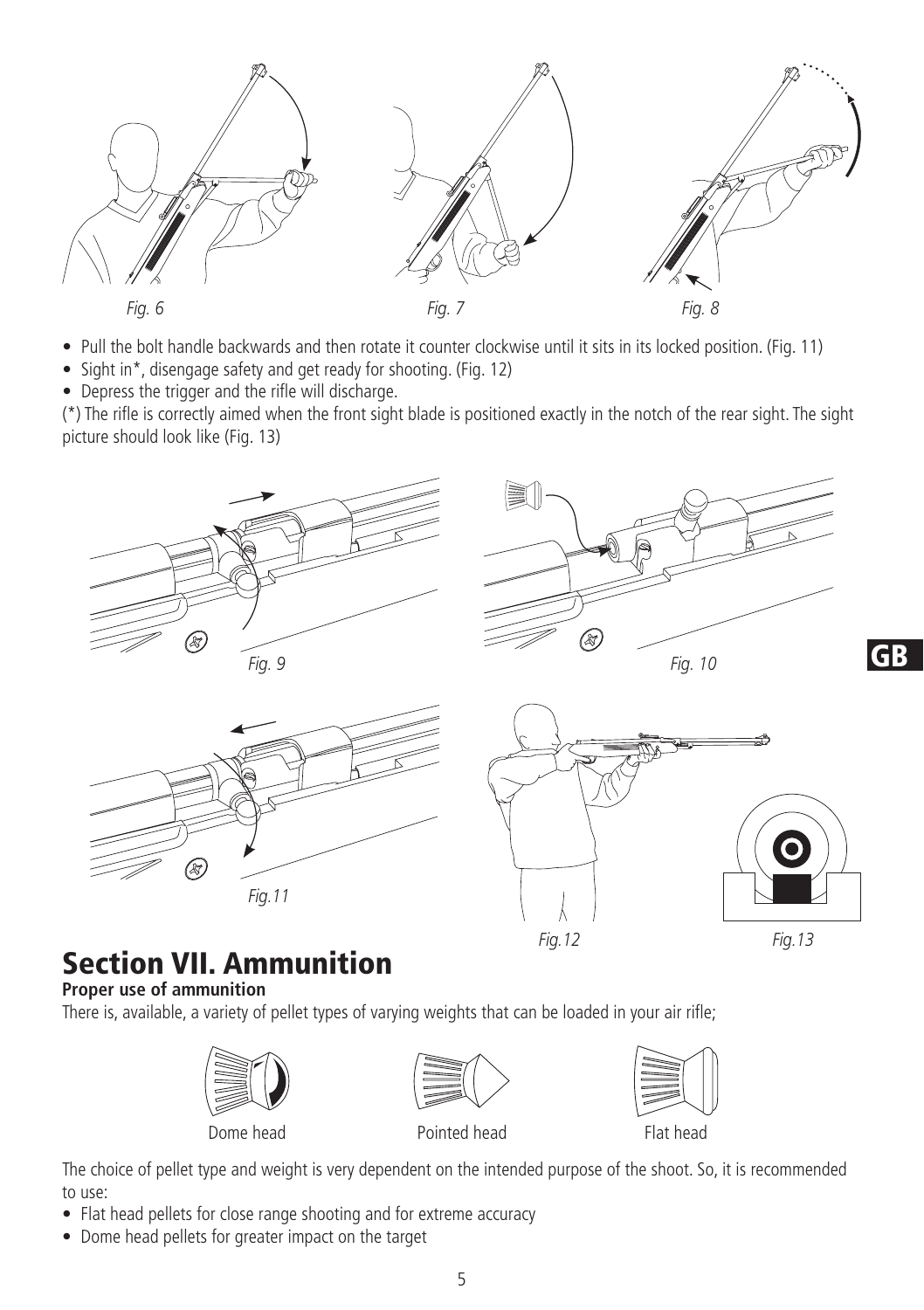- Pointed pellets for considerable expansion
- • Heavy weight pellets, especially heavy weight dome head pellets, for maximum penetration & expansion at the target.

Pellet weight and external shape combination plays a very important role on the muzzle velocity and ballistic performance, but weight has the dominant role. Lighter pellets provide higher velocities, usually produce less recoil and give a flatter trajectory path to the target-leads to less guesswork. On the other hand, heavy pellets are more accurate and retain more energy downrange so giving a greater penetration and expansion on the target.

#### **Safety Measures for Ammunition**

- Pellet quality is highly important in order to have effective results. So, use only highquality factory-manufactured pellets.
- Never reuse pellets.
- Do not touch face or mouth after handling pellets. Wash hands after handling pellets.
- Do not oil pellets nor use dirty, corroded, bent, damaged or wet pellets.
- **• USE ONLY THE PELLETS OF THE CALIBER, WHICH YOUR AIR RIFLE IS CHAMBERED.**
- • Always load your rifle with only one pellet and be sure to load the pellet with the skirt end toward you.
- • If you feel unusual resistance when loading a pellet or a shot which sounds notnormal, immediately check the barrel for a possible obstruction.
- If a pellet obstructs the barrel, do not try to remove it by shooting with a subsequent pellet. This may cause serious damage to the rifle and cause serious injury to you or bystanders. In such a case, first try to remove it with a cleaning rod firstly making sure that the rifle is uncocked. If it still cannot be removed take the air rifle to a qualified gunsmith.

# Section VIII. Technical Specifications

Mechanism : Fixed-barrel, under-lever cocking system and single shot

- Safety : Manual and automatic safety with anti bear-trap mechanism
- Trigger : Adjustable trigger for both trigger travel and trigger pull force.

| Model                     | Caliber             | Max. Muzzle<br>Velocity (*) | Stock                                                                   | Length              | Barrel<br>Length | Weight                    | <b>Fiber Optic Sights</b><br><b>Diameters</b> |                                 |
|---------------------------|---------------------|-----------------------------|-------------------------------------------------------------------------|---------------------|------------------|---------------------------|-----------------------------------------------|---------------------------------|
|                           |                     |                             |                                                                         |                     |                  |                           | <b>Rear Sight</b>                             | <b>Front Sight</b>              |
| Torpedo 155               | 4.5 mm / .177 cal   | 380 m/s (1250 fps)          | Turkish Walnut with<br>raised montecarlo                                | 1210 mm<br>(47.6'') | 430 mm<br>(17")  | 4600 grams<br>$(10$ lbs)  | $0.9$ mm<br>(.035") green                     | $1.5$ mm<br>$(.060")$ red       |
|                           | 5.5 mm $/$ . 22 cal | 305 m/s (1000 fps)          |                                                                         |                     |                  |                           |                                               |                                 |
|                           | 6.35 mm / .25 cal   | 230 m/s (750 fps)           | checkpiece                                                              |                     |                  |                           |                                               |                                 |
| Torpedo 150               | 4.5 mm / .177 cal   | 380 m/s (1250 fps)          | Advanced<br>Polymer with<br>raised montecarlo                           | 1200 mm<br>(47.2'') | 430 mm<br>(17")  | 4300 grams<br>$(9.4$ lbs) | $0.9$ mm<br>$(.035")$ green                   | $1.5$ mm<br>$(.060")$ red       |
|                           | 5.5 mm / . 22 cal   | 305 m/s (1000 fps)          |                                                                         |                     |                  |                           |                                               |                                 |
|                           | 6.35 mm / .25 cal   | 230 m/s (750 fps)           | checkpiece                                                              |                     |                  |                           |                                               |                                 |
| Torpedo<br>150 TH         | 4.5 mm / .177 cal   | 380 m/s (1250 fps)          | Advanced Polymer<br>with ThumbHole &<br>raised montecarlo<br>checkpiece | 1170 mm<br>(46")    | 430 mm<br>(17")  | 4200 grams<br>$(9.2$ lbs) | $0.9$ mm<br>(.035") green                     | $1.5$ mm<br>$(.060")$ red       |
|                           | 5.5 mm / . 22 cal   | 305 m/s (1000 fps)          |                                                                         |                     |                  |                           |                                               |                                 |
|                           | 6.35 mm / .25 cal   | 230 m/s (750 fps)           |                                                                         |                     |                  |                           |                                               |                                 |
| MOD100X<br>Torpedo        | 4.5 mm / .177 cal   | 305 m/s (1000 fps)          | Turkish Walnut with<br>raised montecarlo                                | 1170 mm<br>(46")    | 430 mm<br>(17")  | 3600 grams<br>$(7.9$ lbs) | $0.9$ mm<br>(.035") green                     | $1.5 \text{ mm}$<br>(.060") red |
|                           | 5.5 mm / . 22 cal   | 245 m/s (800 fps)           |                                                                         |                     |                  |                           |                                               |                                 |
|                           | 6.35 mm / .25 cal   | 200 m/s (650 fps)           | checkpiece                                                              |                     |                  |                           |                                               |                                 |
| <b>MOD105X</b><br>Torpedo | 4.5 mm / .177 cal   | 305 m/s (1000 fps)          | Advanced<br>Polymer with<br>raised montecarlo<br>checkpiece             | 1160 mm<br>(45.6")  | 430 mm<br>(17")  | 3500 grams<br>$(7.7$ lbs) | $0.9$ mm<br>$(.035")$ green                   | $1.5$ mm<br>$(.060")$ red       |
|                           | 5.5 mm / . 22 cal   | 245 m/s (800 fps)           |                                                                         |                     |                  |                           |                                               |                                 |
|                           | 6.35 mm / .25 cal   | 200 m/s (650 fps)           |                                                                         |                     |                  |                           |                                               |                                 |

#### **SPECIFICATIONS**

GB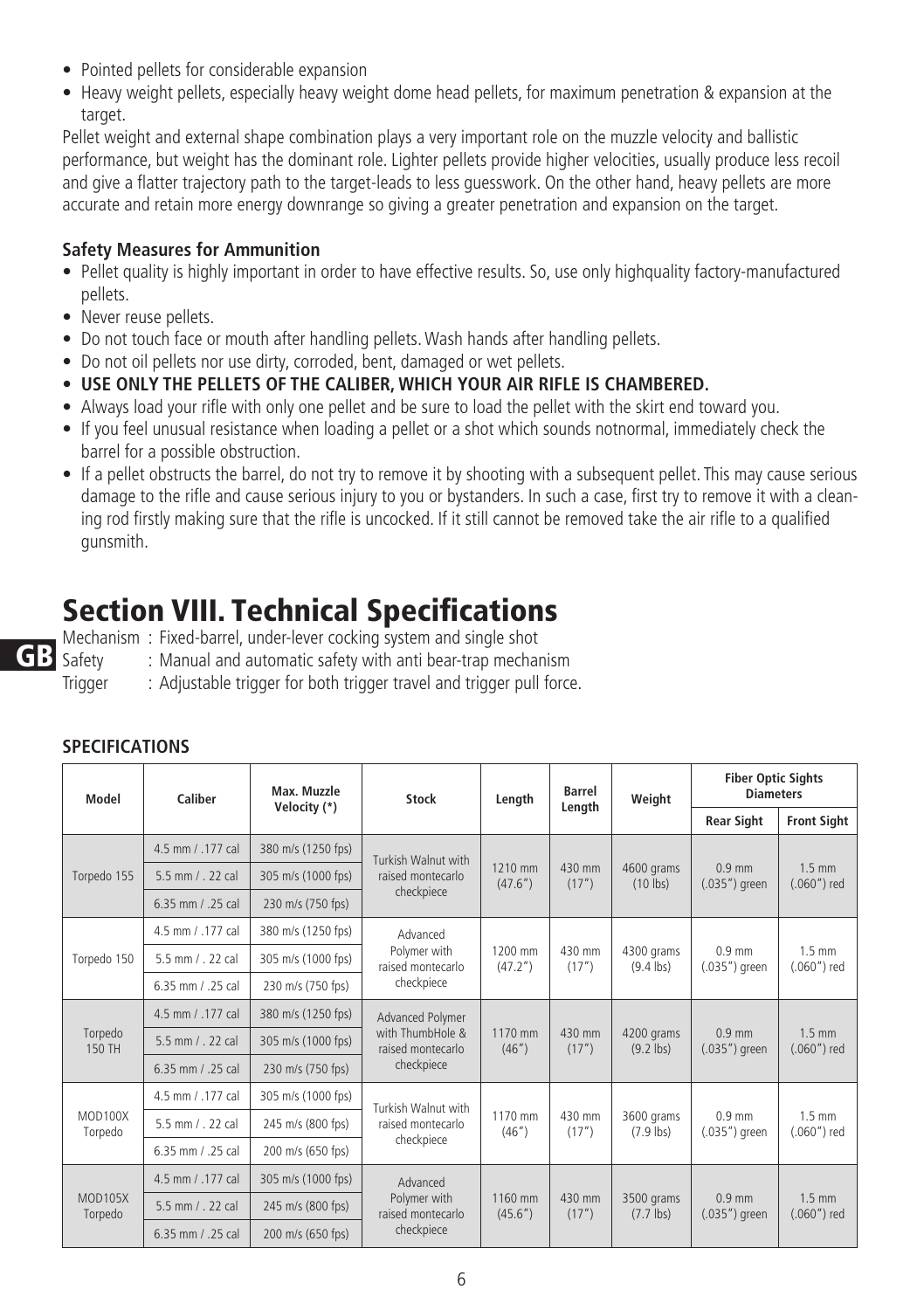| Model                     | Caliber             | Max. Muzzle<br>Velocity (*) | France / Sweden   | Germany / Italy / Russia | UK / Poland       |
|---------------------------|---------------------|-----------------------------|-------------------|--------------------------|-------------------|
| Torpedo 155               | 4.5 mm / .177 cal   | 380 m/s (1250 fps)          | 190 m/s (630 fps) | 170 m/s (570 fps)        | 240 m/s (780 fps) |
|                           | 5.5 mm / . 22 cal   | 305 m/s (1000 fps)          | 140 m/s (460 fps) | 120 m/s (400 fps)        | 170 m/s (570 fps) |
|                           | 6.35 mm $/$ .25 cal | 230 m/s (750 fps)           | 117 m/s (385 fps) | 87 m/s (285 fps)         | 128 m/s (420 fps) |
| Torpedo 150               | 4.5 mm / .177 cal   | 380 m/s (1250 fps)          | 190 m/s (630 fps) | 170 m/s (570 fps)        | 240 m/s (780 fps) |
|                           | 5.5 mm / . 22 cal   | 305 m/s (1000 fps)          | 140 m/s (460 fps) | 120 m/s (400 fps)        | 170 m/s (570 fps) |
|                           | 6.35 mm / .25 cal   | 230 m/s (750 fps)           | 117 m/s (385 fps) | 87 m/s (285 fps)         | 128 m/s (420 fps) |
| Torpedo 150TH             | 4.5 mm / .177 cal   | 380 m/s (1250 fps)          | 190 m/s (630 fps) | 170 m/s (570 fps)        | 240 m/s (780 fps) |
|                           | 5.5 mm / . 22 cal   | 305 m/s (1000 fps)          | 140 m/s (460 fps) | 120 m/s (400 fps)        | 170 m/s (570 fps) |
|                           | 6.35 mm / .25 cal   | 230 m/s (750 fps)           | 117 m/s (385 fps) | 87 m/s (285 fps)         | 128 m/s (420 fps) |
| MOD100X<br>Torpedo        | 4.5 mm / .177 cal   | 305 m/s (1000 fps)          | 190 m/s (630 fps) | 170 m/s (570 fps)        | 240 m/s (780 fps) |
|                           | 5.5 mm / . 22 cal   | 245 m/s (800 fps)           | 140 m/s (460 fps) | 120 m/s (400 fps)        | 170 m/s (570 fps) |
|                           | 6.35 mm $/$ .25 cal | 200 m/s (650 fps)           | 117 m/s (385 fps) | 87 m/s (285 fps)         | 128 m/s (420 fps) |
| <b>MOD105X</b><br>Torpedo | 4.5 mm / .177 cal   | 305 m/s (1000 fps)          | 190 m/s (630 fps) | 170 m/s (570 fps)        | 240 m/s (780 fps) |
|                           | 5.5 mm / . 22 cal   | 245 m/s (800 fps)           | 140 m/s (460 fps) | 120 m/s (400 fps)        | 170 m/s (570 fps) |
|                           | 6.35 mm $/$ .25 cal | 200 m/s (650 fps)           | 117 m/s (385 fps) | 87 m/s (285 fps)         | 128 m/s (420 fps) |

(\*) Those which have no muzzle velocity or energy restriction. Pellet weight and geometry have an effect on the muzzle velocity.

### Section IX. Care, Cleaning & Lubrication

- Protect your air rifle with rifle oil periodically. It is very important and necessary to oil your air rifle when it is
	- Not used for a long time
	- Shot under dry & dusty conditions
	- Used in wet weather (oil it before & after use in such a case)
- It is recommended to oil your air rifle every 250 shots.
- It is recommended to clean the barrel with a cleaning rod every 500 shots.
- Before you begin oiling or cleaning your air rifle, always check to make sure it is unloaded.
- Always be sure your air rifle barrel is clean and not blocked.
- After cleaning check to be sure that no cleaning patch or other obstruction remains in the barrel.
- • Annually, take your air rifle to a gunsmith even if it seems to be working well, since some issues in your air rifle may not be apparent from external examination.
- Take your air rifle to a gunsmith if water, sand, etc. enters the internal mechanism of the air rifle, for complete cleaning.
- Dangerous conditions may occur if you do not keep your air rifle clean and working properly.

### Safety Measures & Warnings

- This air rifle will shoot if cocked, loaded, safety disengaged and trigger pulled.
- Air rifles are not toys. Never let young children use an air rifle unsupervised. Adult supervision is strictly required during use. Misuse or careless use may cause serious injury or death.
- Learn how your air rifle operates and safe rifle handling procedures before loading and using it.
- **• ALWAYS USE EYE & HEARING PROTECTION AND MAKE BYSTANDERS USE THE SAME.** Failure to do so may result in eye injuries and permanent hearing loss.
- • Do not point at anything you do not intend to shoot even though the rifle is unloaded. Always keep the air rifle pointed in a safe direction.
- Never pull a air rifle toward you by the muzzle.
- Always aim at a safe target, taking care that it does not conceal any other object.
- Before you fire, consider where the pellet will travel should you miss your intended target, thus ensuring no damage or harm could result.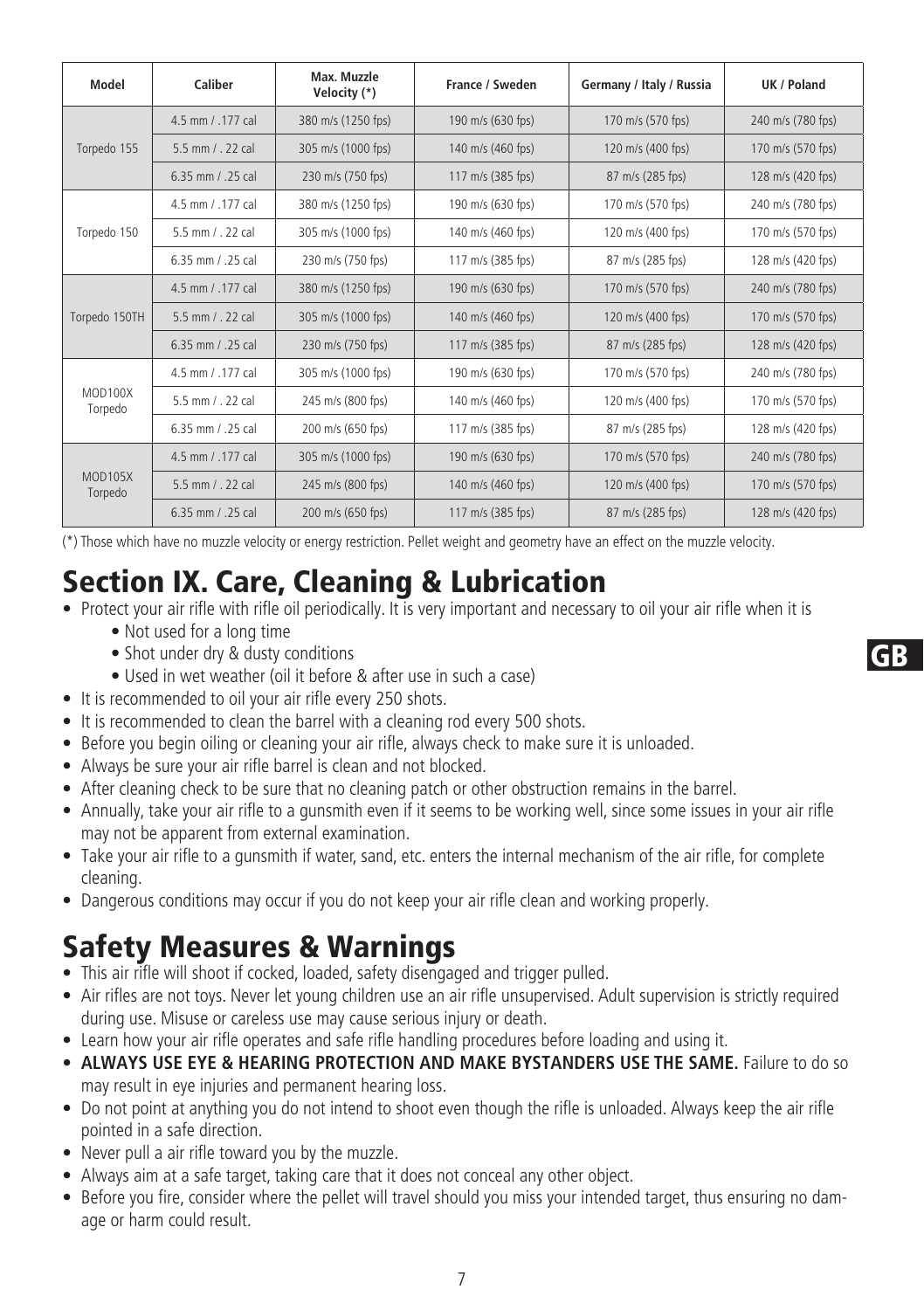- Be sure of your target before you pull the trigger. Never shoot at sounds.
- When shooting, always have a safe shooting range, that is; have a safe area forshooting, a safe distance between you and the target, and a safe backstop to trap the pellets and hold the target.
- Do not fire at a target, which allows ricochets or deflections.
- Do not fire into or at water.
- Do not fire at or near power lines or insulators. Be especially careful in wooded areas where power lines may not be as visible.
- Do not load the rifle until you are ready to shoot.
- Always keep your fingers away from the trigger & muzzle during cocking and handling.
- • Do not walk, run or jump when carrying a loaded or cocked air rifle. A loaded or a cocked air rifle should never be carried inside a vehicle, house, camp or public place.
- Never climb a tree or fence or jump a ditch with a loaded air rifle. In such a case, first unload it and hand the air rifle to a friend or place it on the ground on the other side of the obstacle before crossing yourself.
- When transporting the air rifle, keep it unloaded and 'on safe'.
- Always keep the air rifle 'on safe' until you are ready to shoot even if the air rifle is unloaded.
- Do not put the air rifle away loaded and unattended.
- • Always check to see if the air rifle is 'on safe' and unloaded when getting it from another person or from storage.
- **• ALWAYS KEEP THE AIR RIFLE AND/OR PELLETS OUT OF THE REACH OF CHILDREN.**
- Keep the air rifle and pellets in separate places, better if under lock and key.
- • Do not attempt to disassemble or tamper with your air rifle. Use a competent gunsmith. Many air rifles contain powerful springs which can cause serious injury if released in an uncontrolled manner.
- Always handle and treat your air rifle as though it were loaded.
- • Improper use or handling of air rifles is not the responsibility of the manufacturer or distributor, under any circumstances. The user is responsible for any harm, which may be caused.
- Think first, fire second.
- Don't rely on any mechanical safety. Half safe is not safe.
- Be safe not sorry.
- GB Be safe not sorry.<br>• Respect other's property.
	- Air rifles should never be used under the influences of alcohol or drugs.